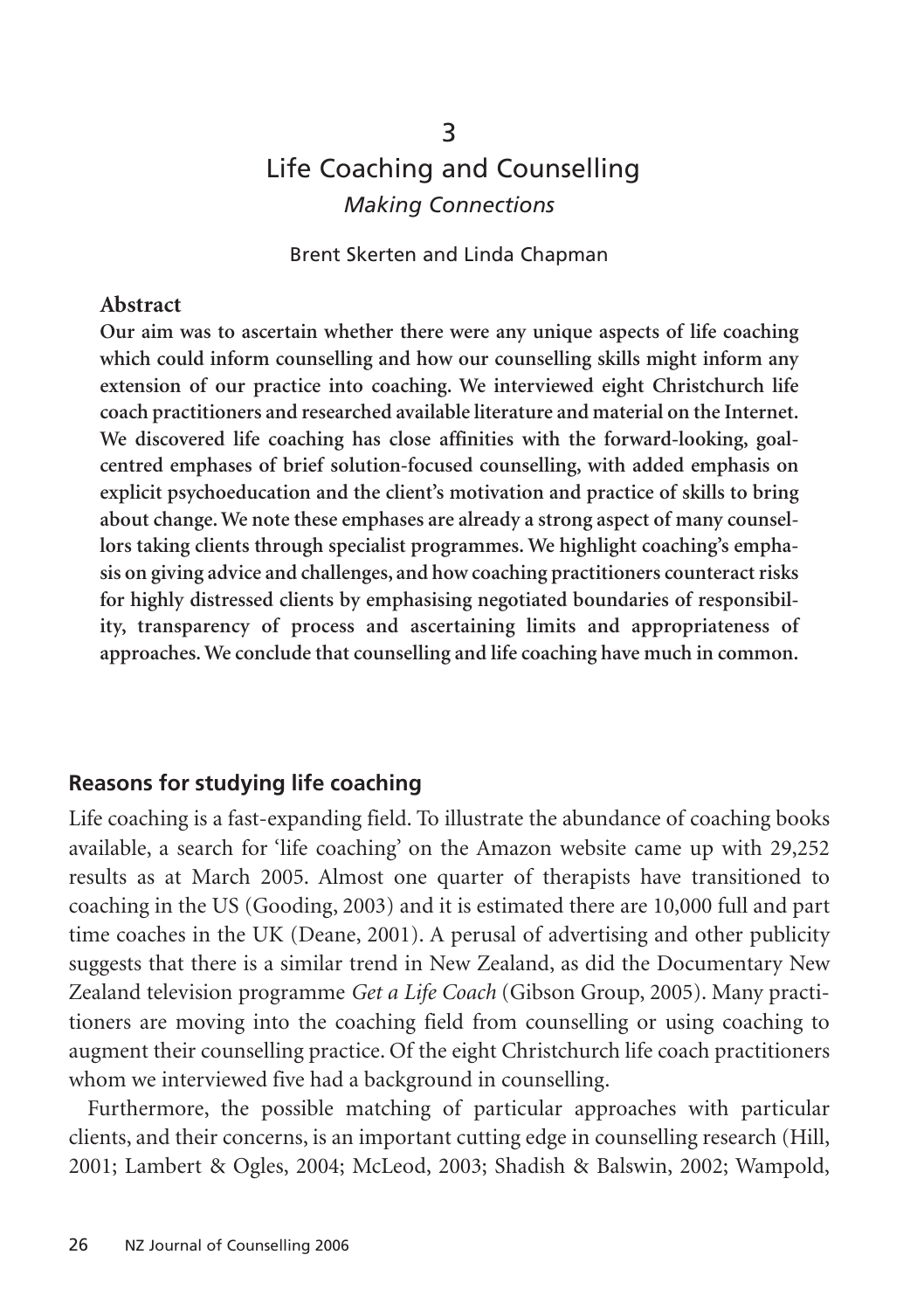2001). Different clients may benefit from a variety of approaches and in this regard knowledge of life coaching could enhance the repertoire of any counsellor.

# **Our research method**

From the Christchurch Yellow Pages we selected a sample of eight life coaches, aiming for a balance of genders and coaching foci. Two of our interviewees are also involved in training life coaches and most had at least several years of coaching experience. Some had a focus on business coaching, others on such issues as life balance and spirituality, although most stressed a holistic approach. Our questions focused on such issues as background, training and motivation, approach and process, use of the Internet and written resources, such practicalities as number, length, frequency and cost of sessions, marketing, incorporation of values, frustrations and satisfactions, distinctions and connections with counselling. We also attended a meeting of the Canterbury Coach Network and extensively researched both published and Internet resources.

# **Basic findings**

Our focus was mainly on those aspects of life coaching that might enhance our work as counsellors. In brief, our key findings regarding the background and practicalities of life coaching revealed that most of the coaches we interviewed took the role seriously, had university degrees and counselling experience, and had undertaken coaching training elsewhere in the country and overseas, sometimes using telephone or Internet conferencing. Their fees for coaching were in the \$60–130 range for hourlong sessions (\$80 being the average fee) and more for commercial organisations. One had built his practice initially on a WINZ contract helping clients back into paid employment, and another provided educational and motivational learning over the Internet for a tertiary education provider. Six of the eight interviewed coaches preferred to work face-to-face at least once a week initially, and two offered a complimentary first session to check client-coach fit. Later sessions could become fortnightly or monthly, and in some cases over the phone or Internet.

# **Similarities and differences between coaching and counselling**

There are strong connections and overlap across the wide continuum of both counselling and coaching models. Interviews with our eight Christchurch life coaches confirmed that they, like counsellors, have definite personal preferences for particular techniques and styles, and these largely reflect their background awareness and training in particular counselling modalities.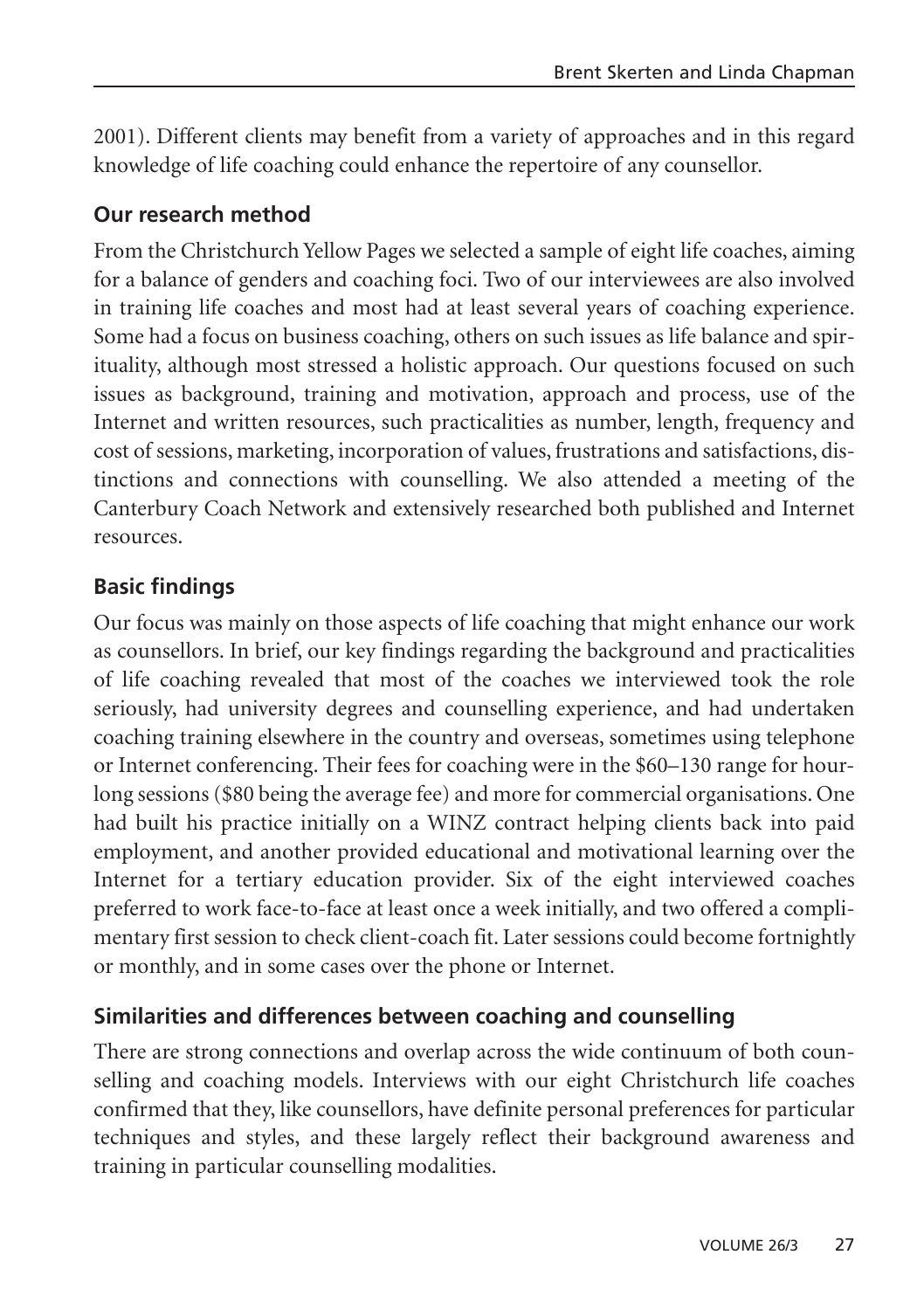However, despite such individual differences, and in line with the 'common factors' movement in therapy generally, trends in both fields indicate a merging and narrowing in a similar direction (Campbell, 2001; Grant, 2001; Jackson & McKergow, 2002; Williams & Davis, 2002). Key to these trends is that both counselling and life coaching put an emphasis on relationship with the client, active process, being forward-looking, clarifying and prioritising specific goals, and highlighting client strengths and achievements to engender hope and motivation. Some counsellors, coaches and clients make the assumption that counselling focuses on the past, coaching on the future, but we would argue on the basis of our research that this is far too simplistic a polarity. Nevertheless, counsellors with a background in such modalities as psychoanalysis may feel that life coaching develops only a superficial awareness in clients of the past cause of problems and that this may limit future progress (Carroll, 2003; Channer, 2003; Pointon, 2003).

The key area of subtle variations between most counselling and most coaching that emerged from our research is the degree, transparency, specificity and expression of educational and motivational components. This stems from life coaching's blurred history, which incorporates sports coaching, management training, a cognitive behavioural component and a systemic or constructionist perspective. Coaching initially thrived with clients who had begun a business enterprise or been promoted into a position such as management in which they felt they would profit from outside stimulus and enhancement. Within such contained fields, where there is research-based practice, coaches have established rationales for clarifying and extending appreciation of when, how and why making suggestions, challenging and self-disclosure might be appropriately incorporated into the coaching process, more than might usually occur in generic counselling. Yet in all this, it should be emphasised that empirical research into life coaching, other than case studies, is still 'at a formative stage' (Grant, 2001, p. 20), and largely draws on research into counselling interventions. And again to highlight the continuum, life coaching is more generic than the original career or business coaching, and counsellors taking clients through specialist programmes (dealing with issues such as relationships, anxiety and anger management) are also likely to have a strong emphasis on education and motivation of the client.

# **Emphases of life coaching**

Rather than set up a simple dichotomy between counselling and coaching, our research suggests it is more valid and useful to highlight key assumptions, emphases and goals of life coaching, and observe how they chime more closely with some modalities of counselling than with others. Each of these aspects of coaching led the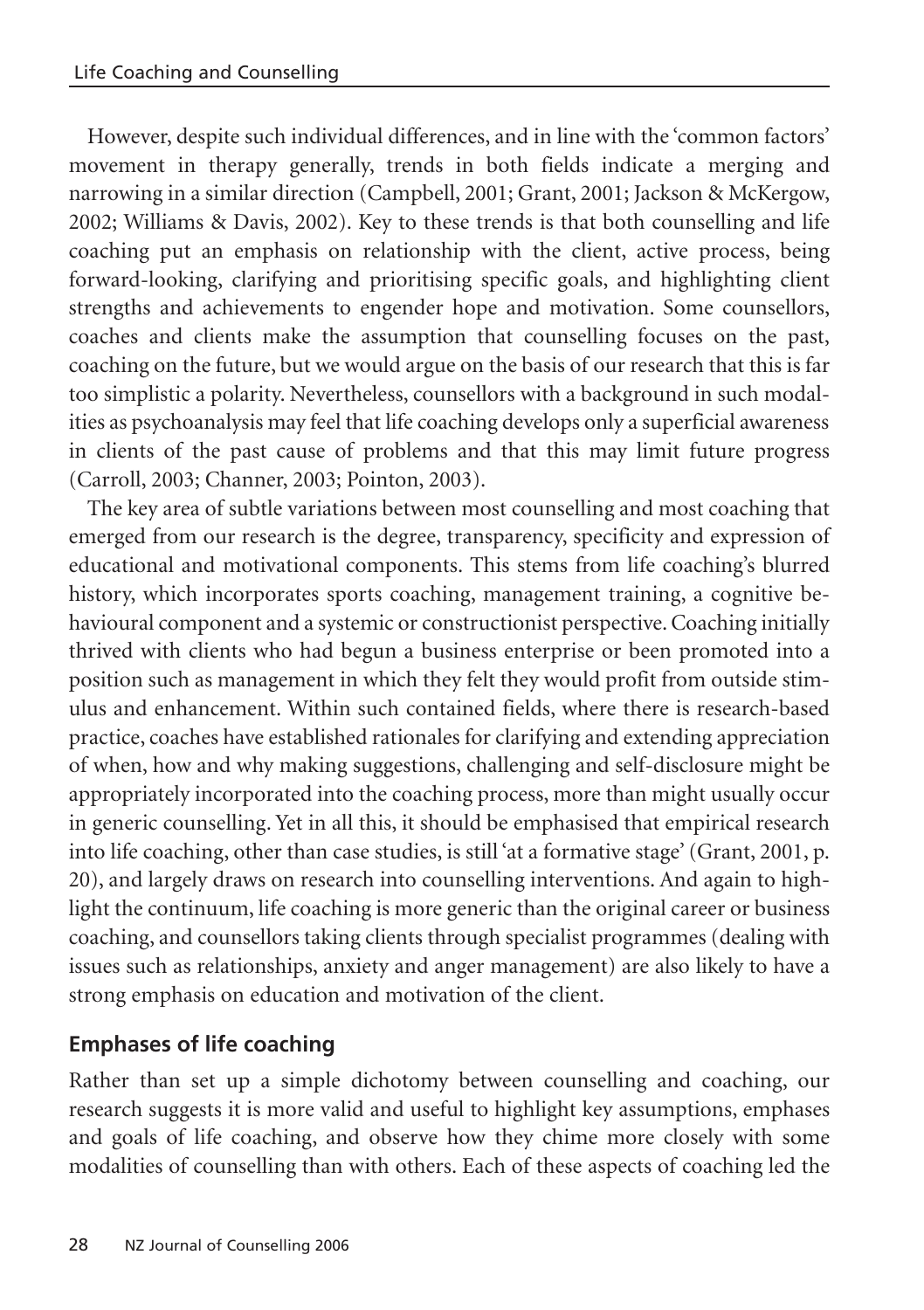client in a particular direction and, though discussed separately, should be seen as working together in a coherent process.

#### 1. Past to future

Coaching puts particular emphasis on shifting focus from the past problem to the desired future, and thereby on the need and methods of change. A counselling model such as brief solution-focused counselling has a similar forward-looking focus (Campbell, 2001; Grant, 2001; Greene & Grant, 2003; Whitworth et al., 1998; Williams & Davis, 2002) and several practitioners see solution-focused counselling as synonymous with life coaching (Jackson & McKergow, 2002). Anthony Grant, who established the world's first university-based Coaching Psychology Unit at the University of Sydney, puts particular emphasis on using models of change, and making these clear to the client, so as to provide a framework within which to do coaching, particularly for those clients who are resistant to change. He acknowledges the following models as useful: Kurt Lewin's 1947 *Forcefield Analysis*, which can be helpful when issues are confused; Bridges' 1986 *Transition Model of Change*, which is useful when dealing with the emotional aspects of change, and Prochaska and DiClemente's 1986 *Transtheoretical Model of Change*, which is useful when the client is ambivalent about the change process (Greene & Grant, 2003).

# 2. Victimhood to self-responsibility

A central intention of most counselling is to boost clients' self-efficacy, to help them see beyond 'learned helplessness' and the de-energising trap of victimhood. Models such as person-centred and brief solution-focused counselling emphasise that the counsellor should avoid offering advice because this could potentially reinforce the helpless victim with the counsellor as an 'unhealthy' co-dependent rescuer. But this reluctance to offer suggestions is perhaps also what has helped create the 'gap in the market' where life coaching came into its own as an alternative to counselling. Life coaching retains an awareness of the risks of client dependence, but because there is *both* increased offering of advice *and* increased challenging of the client to assess such advice, the two tend to balance each other out in taking the client beyond a sense of victimhood.

#### 3. Distress to hope

Because of this 'more robust' approach in coaching (Grant, 2001, p. 5), it is particularly appropriate for clients who are able to retain self-responsibility and assertion, and are not so distressed as to be vulnerable to inappropriate suggestions (Grant, 2001; Peltier, 2001). Life coaches are likely to be particularly transparent and explicit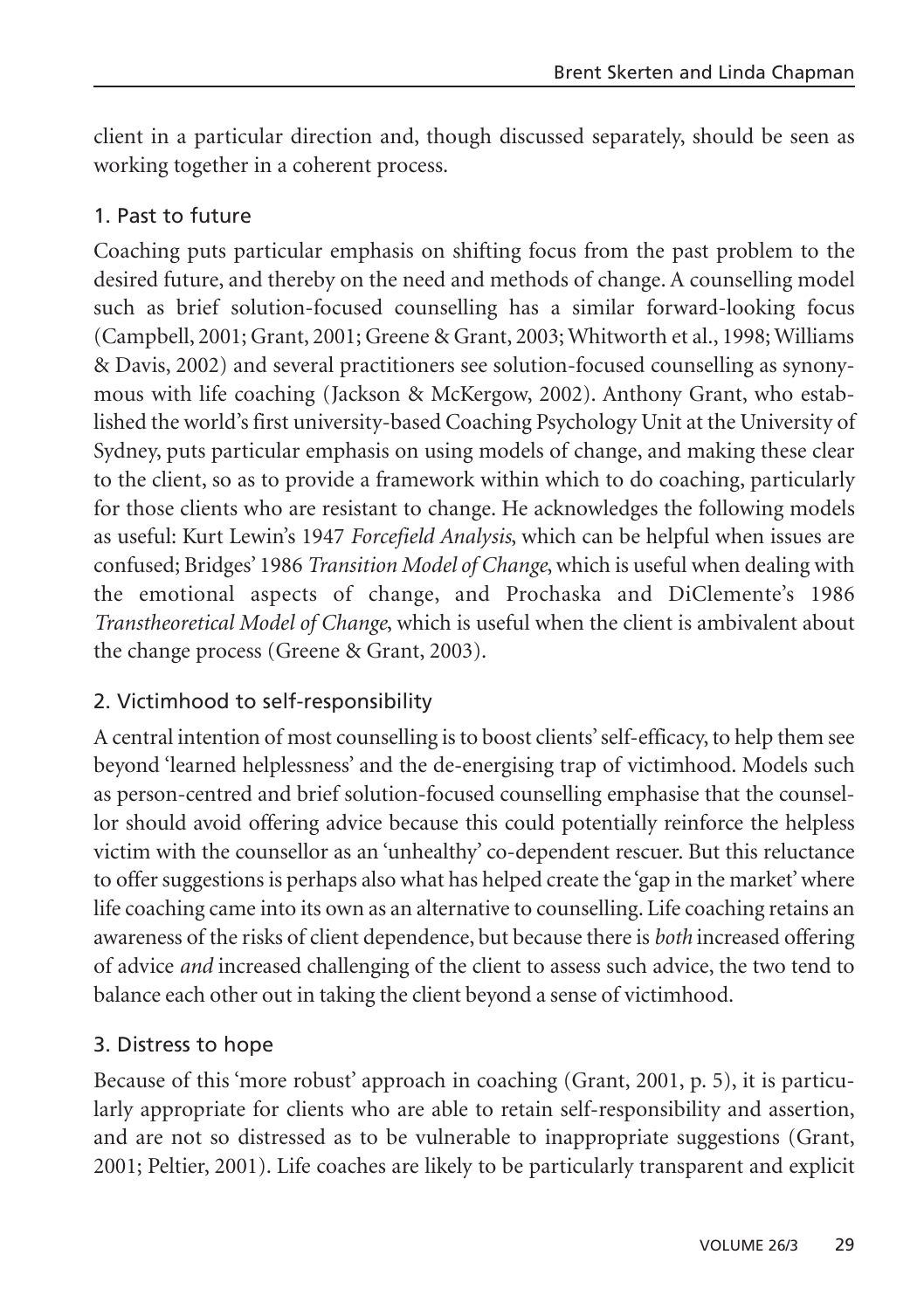in challenging clients (see 'provocative' or 'powerful' questions in the section below on particular strategies) because 'coaching assumes … that clients are capable of expressing and handling their emotions' (Heron, 2001, p. 4). Indeed, enhancing self-assertion and emphasising self-responsibility seem to be prime generic goals of life coaching.

Perhaps it is because this emphasis is openly acknowledged from the outset that the coach can similarly be more 'provocative' (Leonard, 1998) in his or her helping style. Some life coaches spell out the importance of self-responsibility in a written contract signed by both (or all) parties before the life coaching begins (see Williams & Davis, 2002).

However, on closer inspection, apparent differences in client distress and its possible effect on client self-responsibility and motivation may be more about language, labelling and marketing than actual affect. Most of our interviewees reported that men in the 'professions' seem to prefer a term like 'executive coaching' to counselling because it suggests 'skill enhancement' rather than 'a need to overcome inadequacy'. Such an attitude may predispose clients to being proactive towards hope and change, and as such coaches reinforce, encourage and work with this.

# 4. Coping to maximising

The coaches we interviewed reported that clients are often still at the stage of blaming, 'catastrophising' and other negative thinking and these mental habits need to be challenged or reframed before a focus on the future and change can begin. Grant and Greene (2004, pp. 127–45) stress that coaching can transform ANT's (Automatic Negative Thoughts) into PET's (Performance Enhancing Thoughts) and this clearly has links with cognitive behavioural therapy.

Coaching is particularly appropriate for those clients who want to move beyond simply coping and using what they already know, and instead want to maximise the potential in both their selves and their use of community resources to enhance progress well beyond feeling stuck. Thomas Leonard, arguably the founder and most renowned practitioner of life coaching, and originator of the two most popular coaching sites on the Internet (http://www.coachville.com and http://www.coachinc.com/CoachU), suggests coaches aim to 'elicit greatness' by asking 'what is in the way of greatness in this area?'

# 5. 'Stuckness' to energy

The Coachville website encourages life coaches to introduce possibilities with such energy, enthusiasm and delight that this becomes infectious for the client. It advises coaches that 'we sell our energy, wisdom and enthusiasm'. The 'trick' is that the coach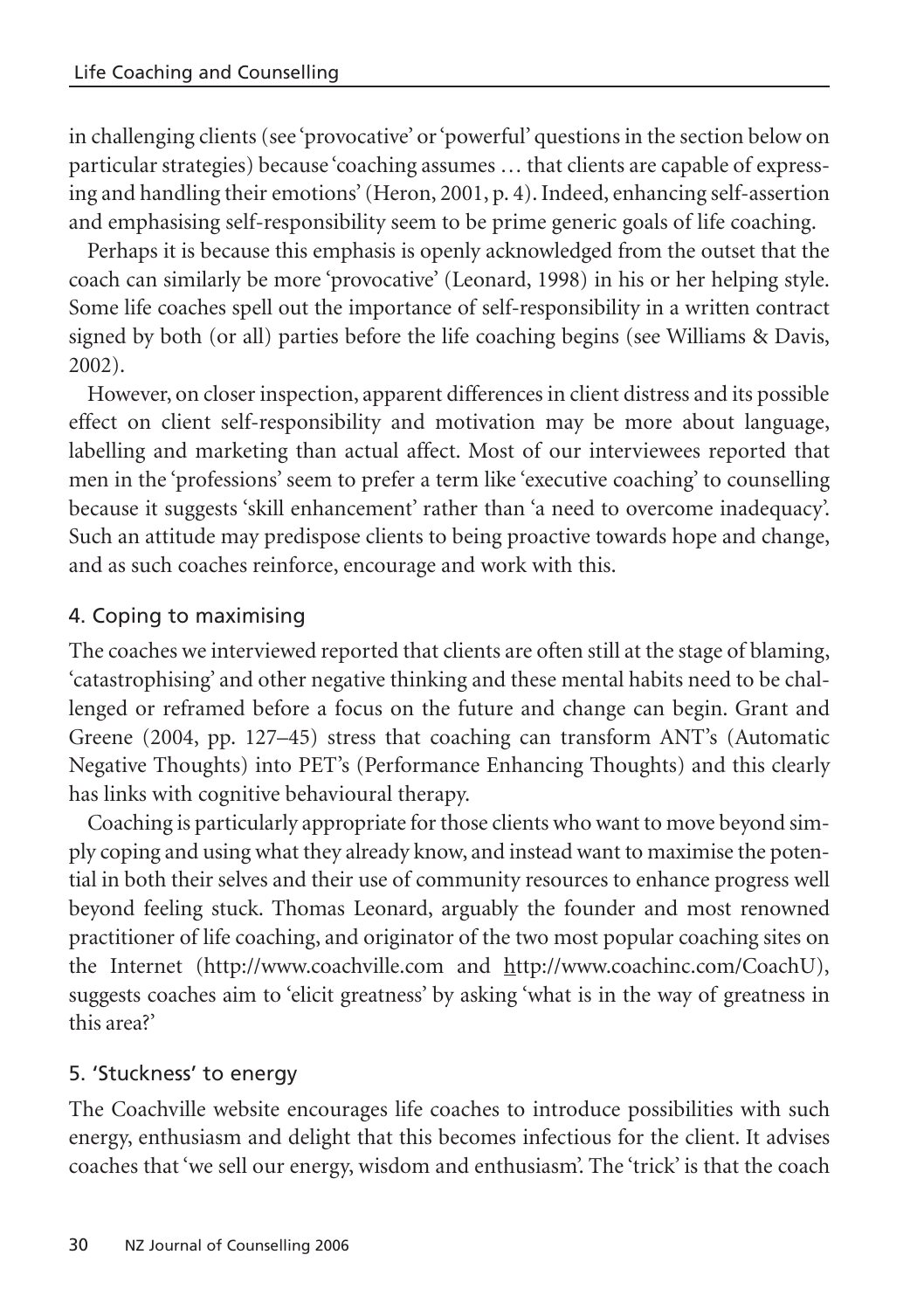is 'responsible for how you are heard, not just for what you say' and should ensure that the client sees suggestions as further possibilities to consider and not as certainties. In other words the coach 'navigates via curiosity', not by assumed expertise. To quote the International Coach Federation:

*A coach relates to the client as a partner. A coach does not relate to the client from a position of an expert, authority or healer. Coach and client together choose the focus, format and desired outcomes for their work … Advice, opinions, or suggestions are occasionally offered in coaching. Both parties understand that the client is free to accept or decline what is offered and takes the ultimate responsibility for action.* (Heron, 2001, pp. 152–53)

In practice this requires a delicate balancing act. Coachville warns 'points off for adding positive spin, responding to something that wasn't said, irrelevant comments, pouncing with a solution, trying too hard'. Coachville also cautions 'points off for offthe-shelf solutions, simple solutions, being absolute'. Suggestions by either life coach or counsellor are tentative possibilities only, used to stir response and responsibility from the client, which thereby adds to the generation of client energy.

#### 6. Ignorance to awareness

To further motivate clients a life coach may ask questions or use inventories to bring into clients' awareness and consideration what may be draining or blocking their energy, to enhance their initial understanding of problems, location of causes, and to help them clarify and prioritise goals. The client may gain a comprehensive overview, which alerts them to important aspects they might overlook, and legitimises what they may feel embarrassed about otherwise raising.

# 7. Awareness to knowledge

Crucial in all of this is the degree and way in which the life coach then introduces the psychoeducational component, which might also involve practice or rehearsal to further client progress. Several of our interviewees cautioned that coaches need to ascertain a client's learning style (visual, verbal, kinetic) and personalise any psychoeducational component to the individual needs of the client. While clients may intellectually approve of a suggestion, they might find it hard to incorporate into their particular personality, lifestyle or relational contexts. In their advice, coaches may simply be revealing an irrelevant personal bias. Steering clients towards bibliotherapy and self-help resources can often be used to augment therapy, but for less literate clients, or those who are still in acute distress, this additional avenue is not always viable.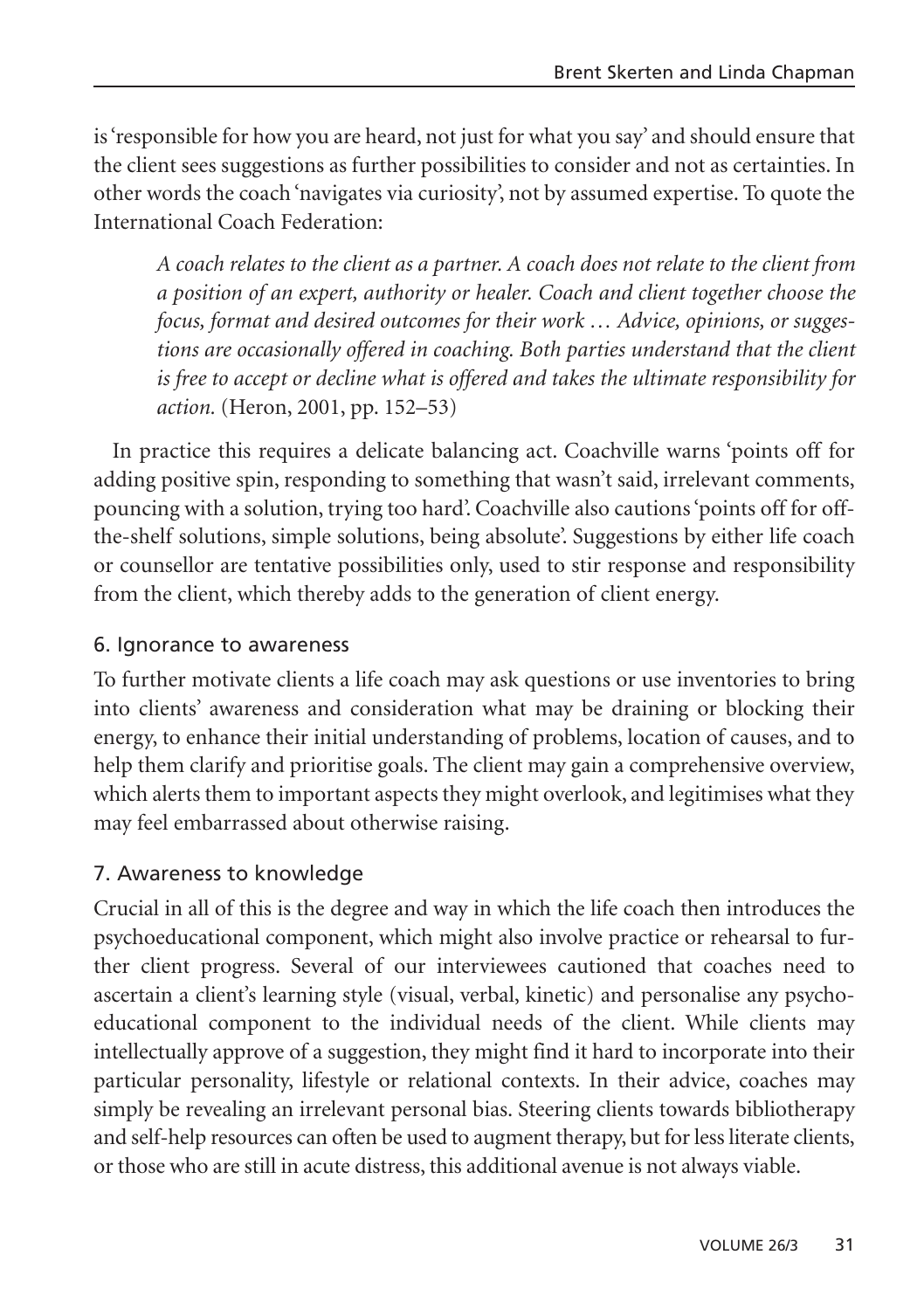However, many clients expect and want someone who can help them efficiently locate, or directly provide them with, other suggestions or resources to consider in the form of advice, handouts or suggested reading. An experienced coach is likely to have, and indeed ought to have, more knowledge than clients of possible solutions through comprehensive reading and work with past clients.

Our interviewees suggested that most clients are not only ready and able, but also healthily insistent, on assessing for themselves any suggestions their coach might make. They suggested that for the coach to assume otherwise might strike the client as more patronising than offering any research-based advice.

# 8. Implicit to explicit

Arguably one of the most contentious contributions that some forms of life coaching make in helping clients is the *explicitness* of the psychoeducational component. Integrated and eclectic counselling models can involve comparatively few, but carefully honed and integrated techniques, which mesh to take the client through complex processes in a seemingly simple way (Hill, 2001; Miller et al., 1997; Wampold, 2001). They can seem simple because the processes are largely *implicit*. It could be argued that such models provide initial or 'default' settings for a counsellor, and as such are comparatively safe, simple and efficient bases for the initial training of counsellors.

But in practice some clients need a more *explicit* process in order to accept and believe a therapeutic change is actually taking place. The life coaching approach offers a particularly open and conscious process towards therapeutic change, which may be preferred by some clients, particularly those wanting more emphasis on cognition and less on feeling or intuition. Coaches often explicitly query, clarify and utilise the client's preferred learning style.

# 9. Elicitation to complicity

In life coaching the client is encouraged *fulsomely and explicitly* to set the agenda. While offering advice may seem to set up a life coach in an expert role, the open manner and mutual scrutiny then applied to the suggestions mitigates any assumption of expertise.

Similar transparency is evident in life coaches' use of self-disclosure, and it requires a similarly delicate balancing act. 'Disclosure begets disclosure … raises the level of intimacy and openness, trust and risk-taking … As well as being genuine, your disclosure needs to be discreet – not going on too long or getting too deep and involved' (Heron, 2001, pp. 143–44).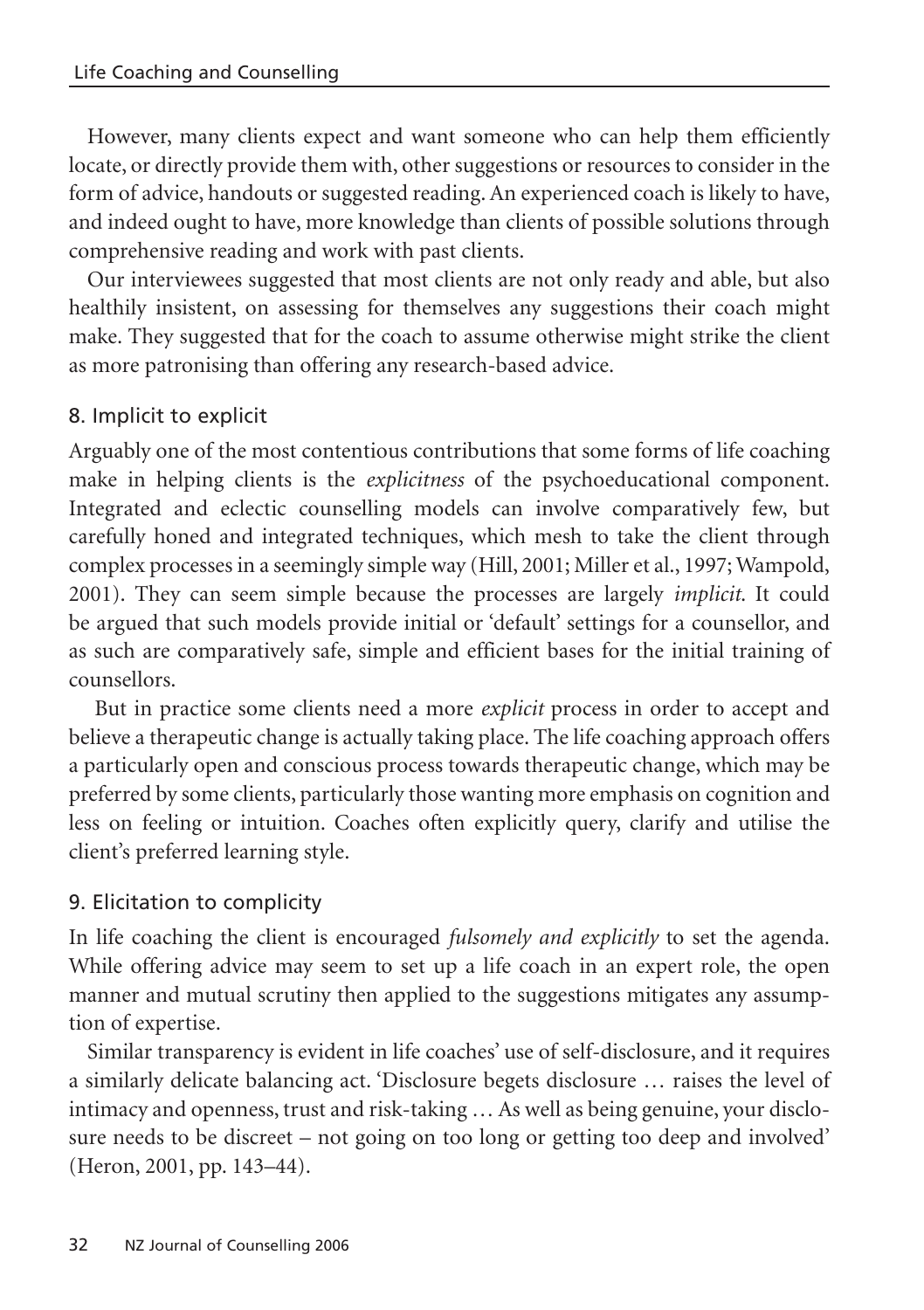Both life coaches and counsellors favour the word 'elicit' to describe drawing out the client, rather than imposing suggestions from without. Coaches make this process explicit and then also openly have clients consider ideas from a variety of other sources so that they feel the process remains transparent, complicit and ultimately under their control.

#### 10. Generic to detailed

Thinkers through the ages have reworded variations on the idea that God (or the devil – usage alternates) is in the details. Life coaching opens a particularly detailed consideration of how the client's personal circumstance might be improved by generic knowledge as regards their specific issue, 'memes' that can then be adapted by clients to their particular circumstance. Proverbs that seem to contradict, such as 'look before you leap' and 'he who hesitates is lost', can sharpen a client's thinking about their particular circumstance and an appropriate response. Coaches help the client in both the suggestion and adaptation of these memes to their concerns in a context in which this process is both inspiring and safe because it balances motivational enthusiasm with reasoned caution.

As well as small nuggets of advice our coaching interviewees put considerable emphasis on self-help books, referring clients to Mental Health Services, public libraries and various Internet sites, and encouraging them to gather resources for themselves. Coaches also develop and accumulate personally a 'library' of books and brief handouts, which can be given to clients who consider them relevant and helpful.

#### **Using familiar counselling skills in coaching**

It became apparent from our research that counsellors wishing to do coaching can draw on familiar techniques from various counselling models. In the initial rapportbuilding stages techniques such as reflective listening from person-centred counselling are important to help reveal clients to themselves with questions such as 'I wonder if you are aware …' and feedback such as 'So familiarity and comfort are important to you.'

To clarify future goals, techniques from solution-focused counselling such as the 'miracle question' and 'exceptions to the problem' (de Shazer, 1988) can be useful: 'If you woke up tomorrow and had the solution, what would your life look like? How would you know you had the solution? How would other people know you had the solution? How would you react differently to other people?' (Grant & Greene, 2004, p. 165). Also, 'Have you recently had even a taste of what that would be like? Tell me more about what that was like and how you achieved it?' (de Jong & Berg, 2002).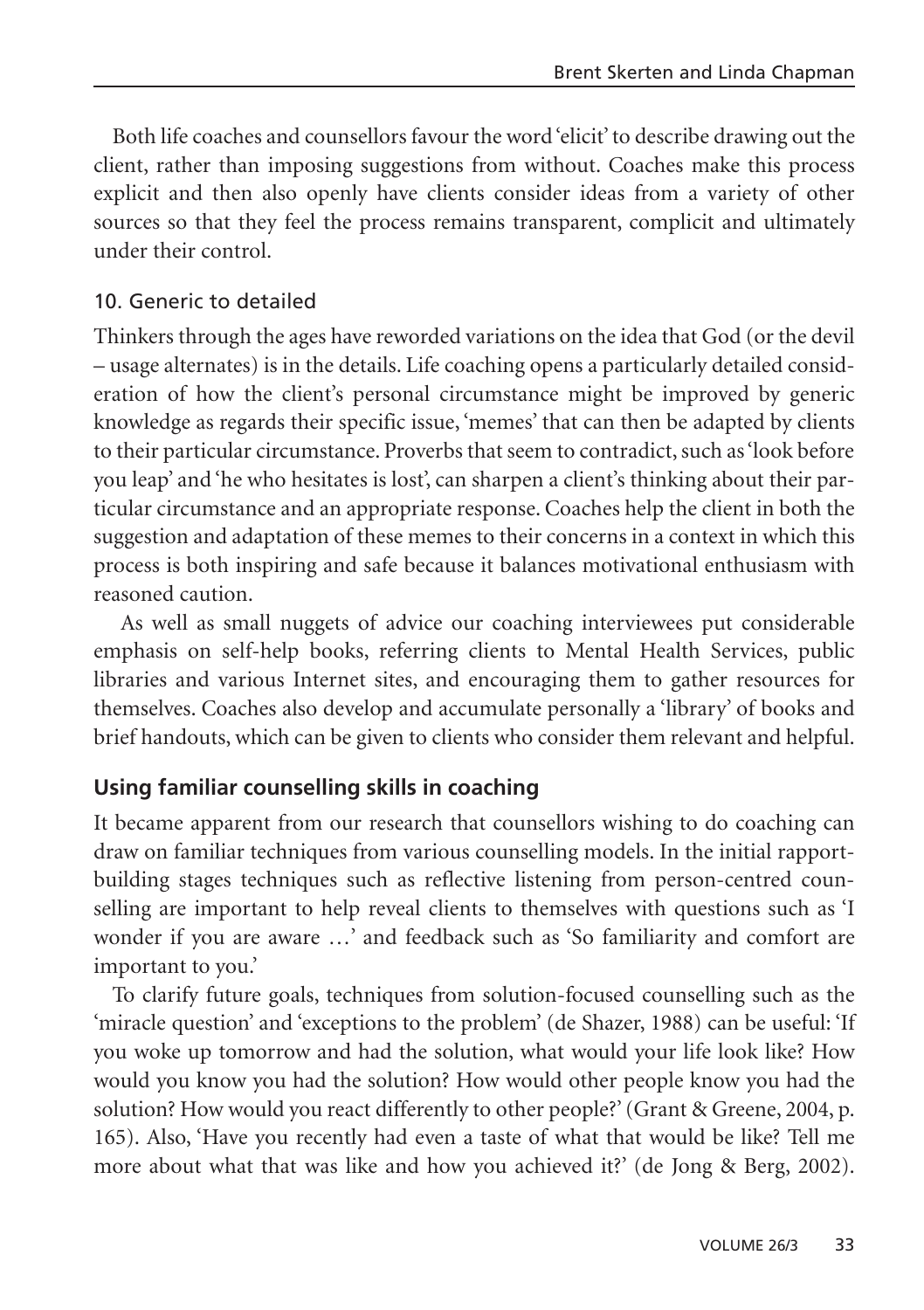Gestalt or psychodynamic techniques, such as an exploration of introjections, can be used to alert clients to a dimension that may be holding them back but about which they may have been unaware, such as a lack of self-esteem (McGrath & Walmsley, 2004; Sills et al., 1995; Thompson, 1996). Also in this regard, the 'developmental needs meeting strategy' (Schmidt, 2004) could contribute the attachment-needs dimension, and countering skills, such as those for self-soothing.

Resourcing the client may also involve the Neuro-Linguistic Programming (NLP) technique of 'anchoring' the client in a resource state (McDermott & Jago, 2003; Overdurf & Silverthorn, 2002). Cognitive strategies such as affirmations and countering overly negative beliefs (Peltier, 2001) are important. Also useful are narrative strategies such as labelling or externalising the problem, or reframing interpretation of events into a more positive and motivational 'script' (White & Epston, 1990).

# **Particular strategies given emphasis in coaching**

Life coaches are producing a huge number of specific tools (e.g. client handouts, inventories, slogans, questioning techniques and experiential techniques) which help make their interaction with clients engaging, efficient and productive. Many of these also draw from counselling modalities.

- **•** Pen-and-paper activities: where appropriate clients use cognitive pen-and-paper activities within and between sessions to bring relevant factors into more conscious awareness and controlled consideration. These include the 'wheel of life' exercise (Whitworth et al., 1998, p. 182) to apportion whole life balance, values inventories or card sorts, life maps, genograms, time lines, diagrams and models, and quadrant consideration of pros and cons of making a decision. Webb (1999) also gives examples of solution-focused pen-and-paper interventions.
- **•** Curiosity: as with solution-focused counselling there is the belief that the client has their own answers and it is the coach's job to be curious so that clients learn more about themselves and further build their internal capabilities. Some useful curious questions include: 'How will you know?''What will that get you?''What would it be like to really love what you do?' 'What will it take to make that happen?' 'What did you learn?' 'What do you see?' (Whitworth et al., 1998, pp. 66–77). Williams and Davis (2002) suggest being curious should be non-judgemental, with detachment from the outcomes. The coach should join their clients' adventure of self-discovery and stay out of the way as clients uncover their own solutions.
- **•** 'Value-added coaching': this was exemplified by Leonard in a training session available on the Coachville website. He suggested that 'when the client can not see the forest for the trees and they really want to be on the beach' then this is a time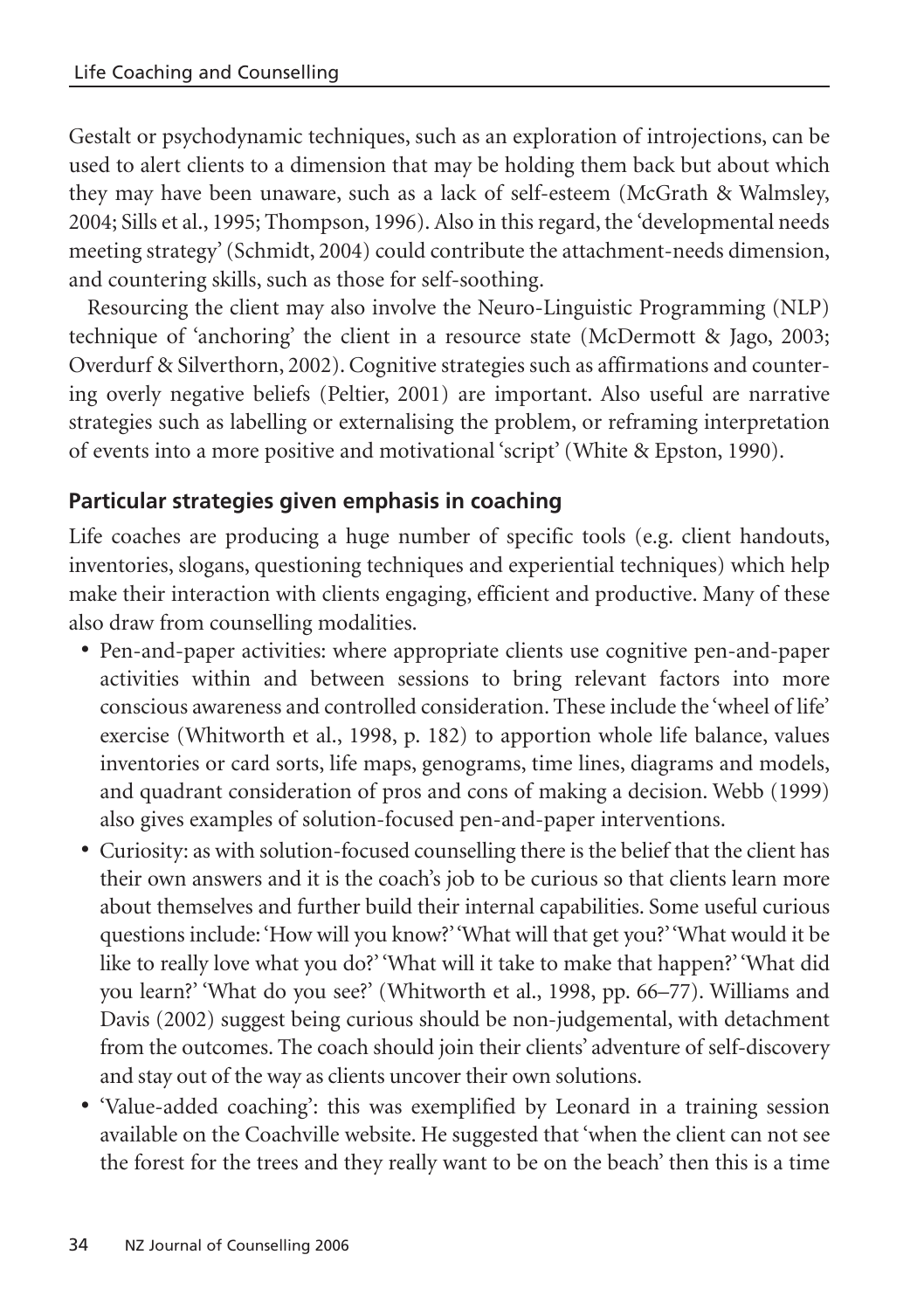to comment 'I hear what you are going after but I wonder why you are not going for this as well.' This expands their thinking in a gentle, light, curious way.

- **•** 'Wisdom pots': Leonard (ibid.) talks about coaches building up personal 'wisdom pots' of situational wisdom, generic solutions and an intuitive sense of their relevance and application for particular clients, and memorable phrasing of them, and he believes that over time these will increase the intelligence of coaching worldwide. During a role-play he shows this when working with a woman who had struggled with weight issues all her life and had not lost weight. He suggests if she had been working on it for a lifetime it was time to give up (change the doing!). Perhaps she has become addicted to the struggle (Leonard, ibid.).
- **•** 'Provocative' or 'powerful' questions: with less distressed clients Leonard (ibid.) suggests using 'provocative' or 'powerful' questions and statements, to foster transparency, speed progress and evoke clarity, action, insight or commitment. These include: 'What do you think is the real truth here?''I sense there's something more.' 'What do you want?' 'What does that cost you?' 'What are you doing about that problem?'
- **•** Developing intuition: both coaches and counsellors can become highly sensitive to the client's unstated thoughts and feelings. They can comment, 'I have a sense …' 'Can I check something out with you …''I wonder if …''See how this fits.' Greene and Grant (2003, p. 30) suggest 'intuition is simply automatic, unconscious access to information that we have acquired over time'.
- **•** Developing a holistic vision and the spiritual dimension: there is a growing trend in life coaching towards emphasising work/life balance, emotional intelligence, values prioritising (e.g. Hartley, 1999) and acknowledging the importance of the spiritual dimension. Spirituality may be as simple as aiming to live in the moment. For example, the Diploma of Transformational Life Coaching at Nature Care College, Sydney claims to address 'the needs and longings of the whole person, goals at a deeper level – in mind, body and particularly soul' (http://www.naturecare.com.au).
- **•** Body and energy work: bodywork is used in some coaching approaches to acknowledge the holistic, in particular that we tend to hold onto thoughts and feelings in our body. Examples of bodywork that bring the unconscious into the conscious and shift blocks include Reiki, Feldenkrais, Alexander Technique, Gendlin's Focusing, Hellerwork and acupuncture. One approach, called MetaCoaching, combines NLP's communication model for running the brain and neuro-semantics, which involves a cognitive behavioural approach to translating ideas and meanings into body/muscle memory (Hall & Duval, 2004).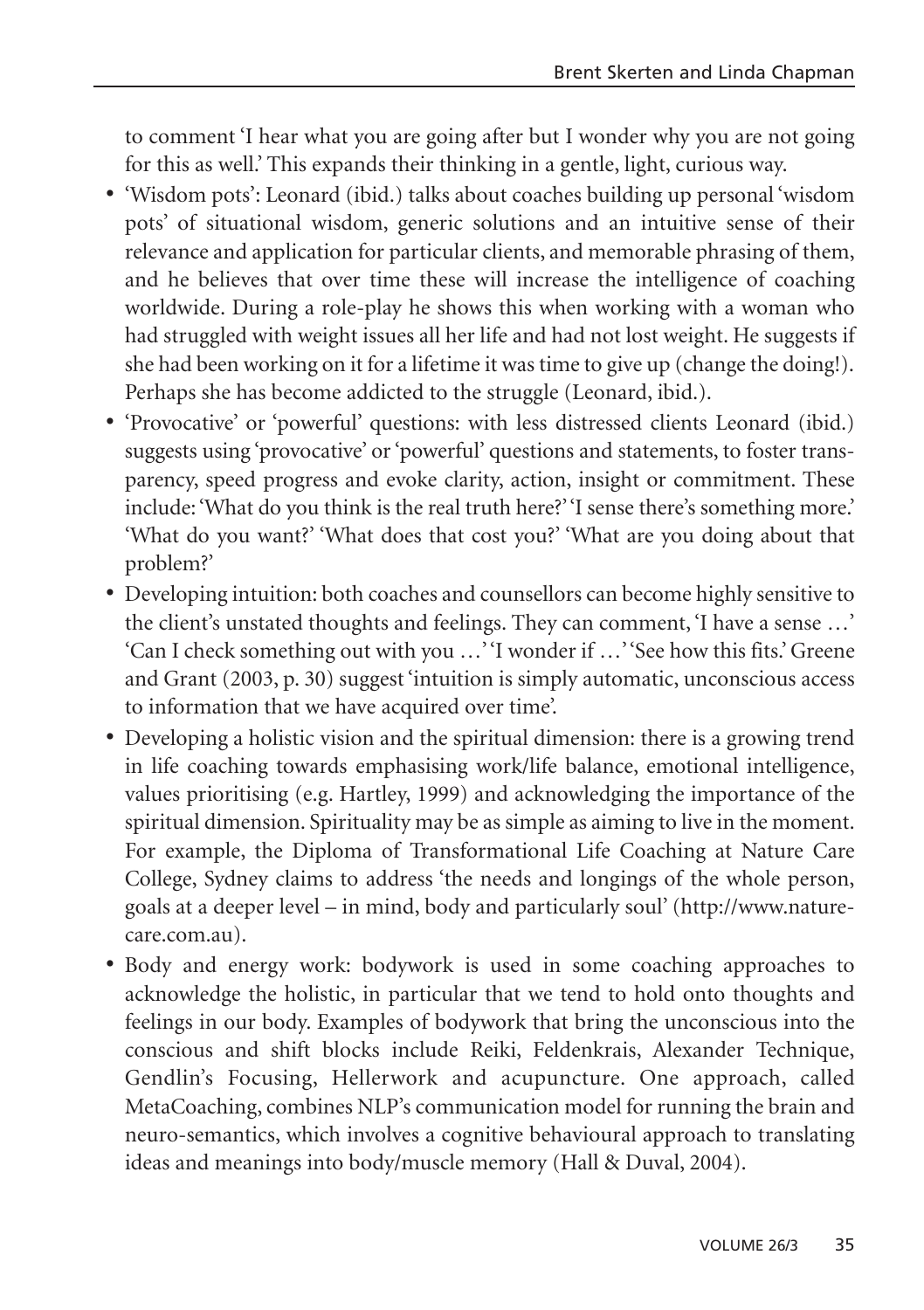- **•** Develop SMART goals: Greene and Grant (2003, p. 61) add new meaning to SMART goals, with the 'S' including Specific and Stretching, suggesting that 'difficult goals lead to greater attainment'; M = Measureable; A including Achievable and Attractive, suggesting that 'if we don't want it, we're unlikely to put in sustained effort';  $R =$  Realistic, and  $T =$  Time Framed.
- **•** Create motivation: in Latin the words for 'motivation' and 'movement' are linked (Grant & Greene, 2004, p. 100). Taking action, even one step, creates motivation and begins change. Getting some commitment early in the process changes the dynamic, with clients realising that they have responsibility in the process, but the coach also needs to know when to let go of challenge, remembering the process is best client-led. Scaling questions can be used to monitor and enhance progress, motivation and confidence. Clearly motivational interviewing (Miller & Rollnick, 1991) is a form of counselling that has a similar emphasis.
- **•** Written communication, such as agreement or weekly preparation forms, evaluations, a detailed weekly letter of compliments, the commitments for the next week and challenges to consider for the future, can be motivating. Being challenged gives possibilities and exceptions to build on, with the coach in a motivating role. Knowing someone is monitoring progress encourages the client to do more and helps bring them back on track should they relapse.

For other useful tools see Whitworth et al. (1998) and Williams and Davis (2002). These tools include: asking permission; bottom-lining; brainstorming; celebrating; championing; clearing; daily habits-tracking logs; dancing in the moment; designing the alliance; forwarding the action; highlighting self-management and self-care; holding the client's agenda; holding the focus; identifying 'gremlins' (which protect the client but also maintain the problem); intruding/taking charge with 'hard truths'; irritation inventories; meta-view; reality scales; requesting; stressing accountability and acknowledgement; values clarification and visioning.

# **Will incorporation of coaching techniques benefit clients?**

Simply by adding a term like 'life coaching' to their signage or advertising could increase a counsellor's catchment of clients without significantly altering their actual practice. However, a distinction between coaching and counselling should at least accentuate the importance of a counsellor gauging, acknowledging and altering their style for clients who may come primarily (or initially) to seek catharsis or support, and those who more fully expect to be challenged to learn new skills and make a conscious effort to change.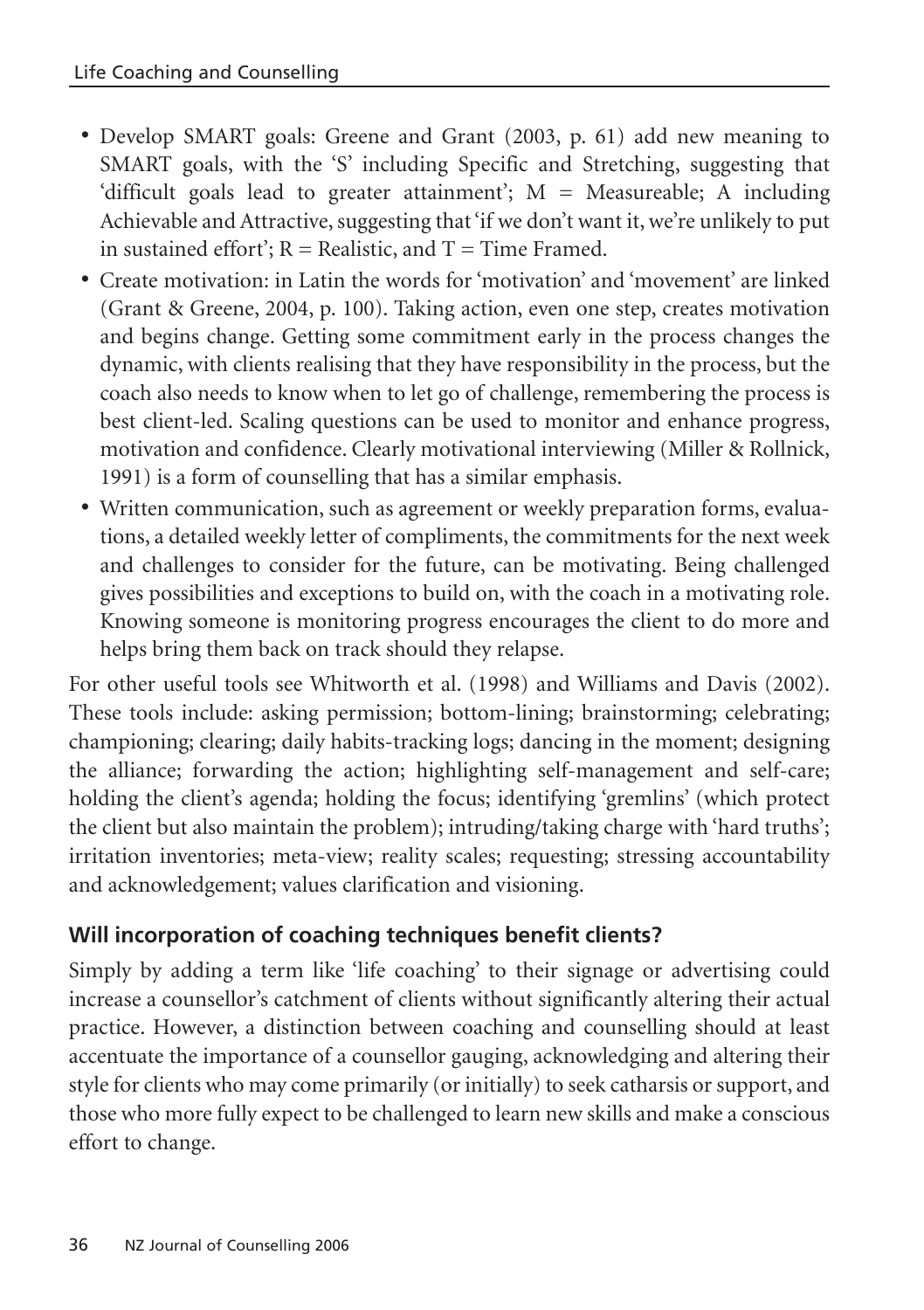In some cases reassurance and assisting clients to a deepened understanding of where they currently are at may be sufficient to prompt change. Other clients may benefit from focusing on future goals, exceptions to the problem, reframing and openended challenges to do something different. Other clients may want and benefit from exploration of explicit suggestions, challenges and self-disclosure from the counsellor. Fortunately, establishing and building rapport, while clarifying goals and building hope, remain initial emphases of most forms of counselling and life coaching.

Duncan et al. (1997, 2004), from their meta-analysis of research, have argued that therapy is most effective when it works with the client's personal notion of change. One possible way of gauging this notion might be the 'Session Rating Scale' (Duncan et al., 2004) which clients fill out at the end of each session. This could provide the occasion and means whereby a counsellor can explore with clients how their counselling style might be adjusted to better meet a client's particular needs and expectations, and how these may change from one session to the next in terms of the counsellor's incorporation of psychoeducation, challenging or self-disclosure.

There is an interesting dimension to why it might be timely to have life coaching techniques and style as part of a counselling repertoire. It is becoming increasingly apparent that Dr Phil (http://www.drphil.com), initially through his television programme and now also through his Internet site, is profoundly influencing many clients' expectation as to what counselling can, is, or ought to be. His educational and motivational emphasis has much in common with the attitudes, techniques and manner of life coaching, in particular the use of challenges, goals and education. Because he is widely watched his approach is becoming incorporated into many people's notion of change and they may come to counselling expecting a similar emphasis on goals, challenges and psychoeducation.

# **Conclusion**

In our interviews with eight Christchurch life coach practitioners, and research of published literature and the extensive material available on the Internet, we discovered many affinities with recent modalities of counselling. The popularity of life coaching, and of Dr Phil whose approach has affinities with life coaching, suggest that many counsellors might find it stimulating and timely to include emphases from coaching in their repertoire, provided the client is informed and sees it as appropriate. We found making connections with life coaches, and an exploration of coaching skills and resources, has enhanced our practice, opening us to further possibilities in helping clients.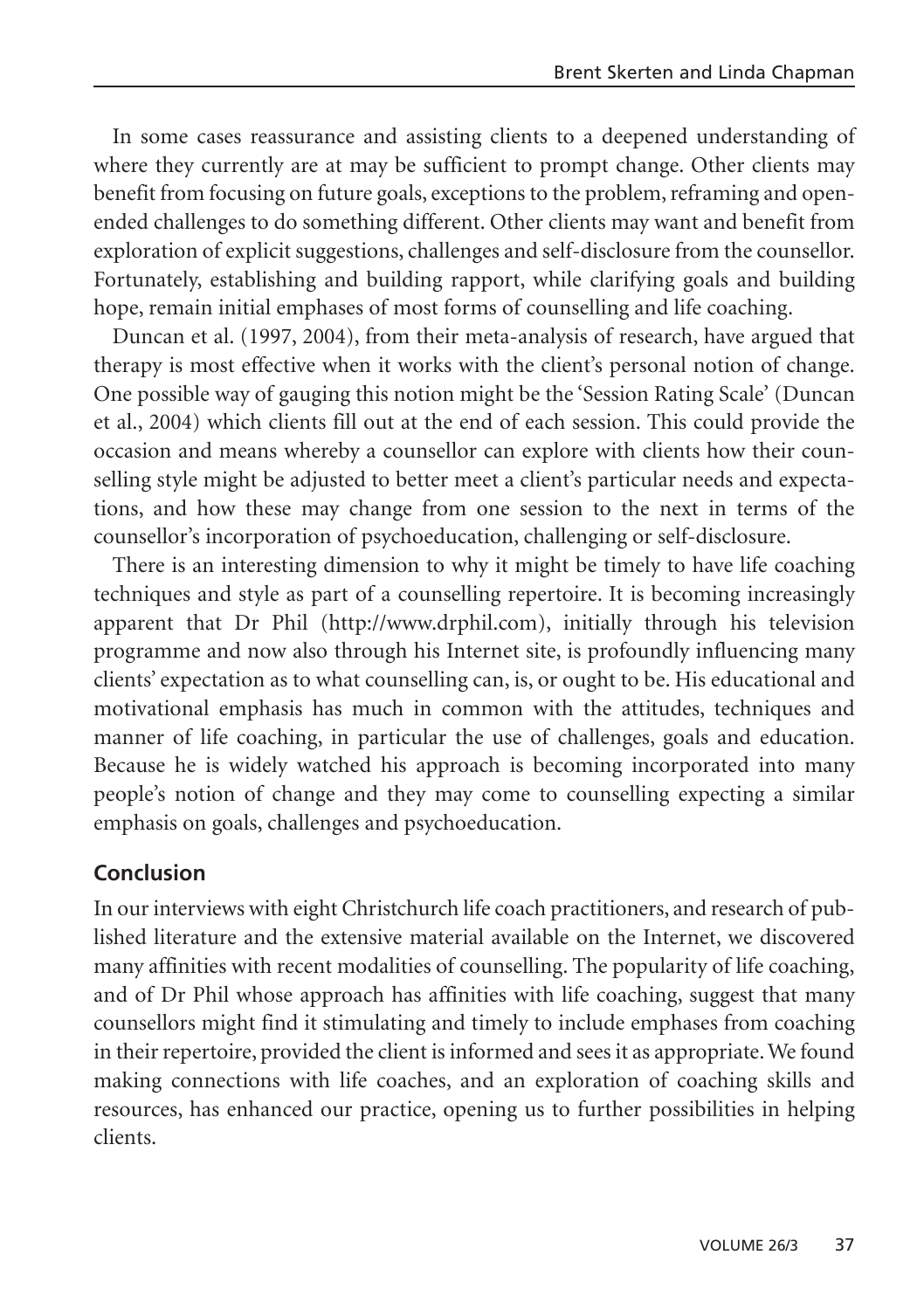#### Acknowledgements

We wish to acknowledge the assistance, professionalism and passion of the following coaches, who we interviewed, while making it clear that any views expressed in this article are our own: Peter Beavon, Sue Dwan, Patricia Greenhough, Kaye Lindsay, Malcolm Scott, Paul Tottle, Bill Walmsley, Lynda Watts.

Thank you also to Judi Miller, University of Canterbury, for her encouragement and helpful suggestions.

#### References

- Campbell, J.M. (2001). Coaching: A new field for counselors? [Electronic version] *Counseling and Human Development, 34* (3): 1.
- Carroll, M. (2003). The new kid on the block. *Counselling and Psychotherapy Journal, 14* (10): 28–31.
- Channer, P. (2003). I'm getting counselling from my coach. *Counselling and Psychotherapy Journal, 14* (10): 24–27.
- Deane, R. (2001). Coaching: A winning strategy. *British Journal of Administrative Management, 25*: 22–24. Retrieved July 17, 2004, from Proquest database.
- de Jong, P. & Berg, I.K. (2002). *Interviewing for solutions* (2nd ed.). CA: Wadsworth Group.
- de Shazer, S. (1988) *Clues: Investigating solutions in brief therapy*. New York: Norton.
- Duncan, B., Hubble, M. & Miller, S. (1997). *Psychotherapy with impossible cases: The efficient treatment of therapy veterans*. New York: Norton.
- Duncan, B.I., Miller, S.D. & Sparks, J.A. (2004). *The heroic client: A revolutionary way to improve effectiveness through client-centred, outcome-informed therapy* (rev. ed.). San Francisco, CA: Jossey-Bass.
- Gibson Group (2005). *Get a life coach*, Documentary New Zealand, Television One, 18 April 2005.
- Gooding, A.D. (2003). Life coaching is not psychotherapy: There is a difference. *Annals of the American Psychotherapy Association, 6* (3): 36–38. Retrieved January 29, 2004, from Infotrac database.
- Grant, A.M. (2001). *Towards a psychology of coaching*. [Paper]. Coaching Psychology Unit, School of Psychology, University of Sydney. Submitted in partial requirement for the degree of Doctor of Philosophy.
- Grant, A.M. & Greene, J. (2004). *Coach yourself: Make real change in your life*. Harlow, UK: Pearson Education.
- Greene, J. & Grant, A.M. (2003). *Solution-focused coaching: Managing people in a complex world*. Harlow, UK: Pearson Education.
- Hall, M. & Duval, M. (2004). *Introducing the meta-coach program*. [Audio CD]. Universal Events and The International Society of Neuro-Semantics.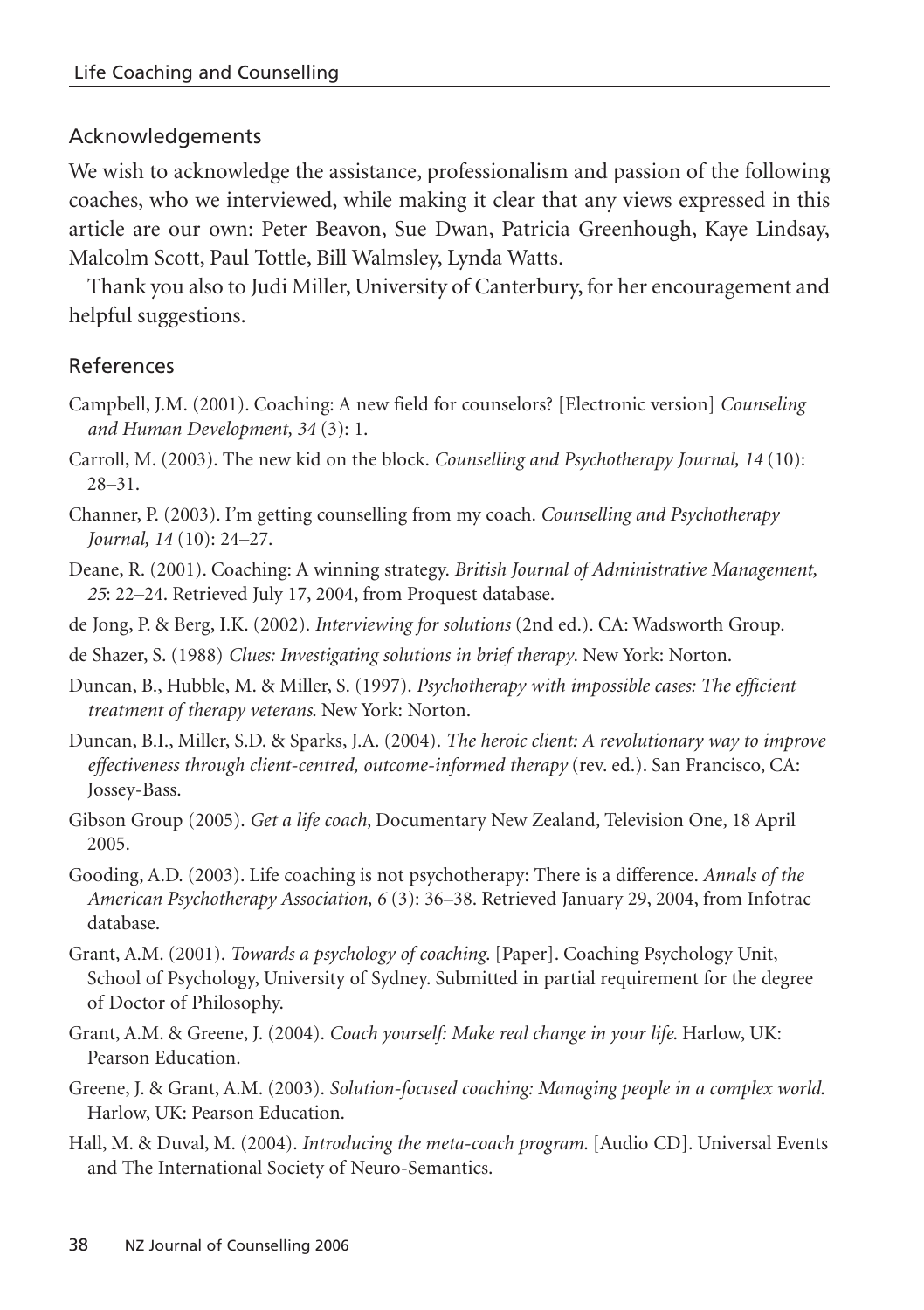- Hartley, A. (1999). *Love the life you live workbook: A ten step life coaching process*. Dee Why, NSW: Hart Publishing.
- Heron, J. (2001). *Helping the client: A creative practical guide*. London: Sage.
- Hill, C.E. (Ed.) (2001). *Helping skills: The empirical foundation*. Washington: American Psychological Association.
- Jackson, P.S. & McKergow, M. (2002). *The solutions focus: The simple way to positive change*. London: Nicholas Brearley Publishing.
- Lambert, M.J. & Ogles, B.M. (2004). The efficacy and effectiveness of psychotherapy. In M.J. Lambert (Ed.), *Bergin and Garfield's handbook of psychotherapy and behaviour change* (5th ed.), pp. 139–93. Chichester: John Wiley & Sons.
- Leonard, T.J. (1998). *The portable coach: 28 surefire strategies for business and personal success*. New York: Scribner.
- McDermott, I. & Jago, W. (2003). *Your inner coach: A step-by-step guide to increasing personal fulfilment and effectiveness*. London: Judy Piatkus (Publishers).
- McGrath, C. & Walmsley, B. (2004). *Freedom through present awareness: A guide book to mental, emotional and spiritual freedom*. Christchurch: Life Coach Associates.
- McLeod, J. (2003). *Doing counselling research* (2nd ed.). London: Sage.
- Miller, S.D., Duncan, B.L. & Hubble, M.A. (1997). *Escape from Babel: Toward a unifying language for psychotherapy practice*. New York: W.W. Norton.
- Miller, W.R. & Rollnick, S. (1991). *Motivational interviewing: Preparing people to change addictive behaviour*. New York: Guilford Press.
- Overdurf, J. & Silverthorn, J. (2002). *Introduction to HNLP Coaching*. [Audio-CD]. Lancaster, USA: Neuro-Energetics.
- Peltier, B. (2001). *The psychology of executive coaching: Theory and application*. New York: Brunner-Routledge.
- Pointon, C. (2003). A lifecoach in two days? *Counselling and Psychotherapy Journal, 14* (10): 20–23.
- Schmidt, S.J. (2004). *The developmental needs meeting strategy: An ego state therapy for healing childhood wounds.* San Antonio, TX: DNMS Institute.
- Shadish, W.R. & Balswin, D.A. (2002). Meta-analysis of MFT interventions. In D.H. Sprenkle (Ed.), *Effectiveness research in marriage and family therapy*, pp. 339–70. Alexandria, VA: American Association for Marriage and Family Therapy.
- Sills, C., Fish, S. & Lapworth, P. (1995). *Gestalt counselling*. Bicester: Winslow Press.
- Thompson, R.A. (1996). Counseling techniques: Improving relationships with others, ourselves, our families, and our environment. Washington, DC: Accelerated Development.
- Wampold, B.E. (2001). *The great psychology debate: Models, methods and findings*. Mahwah, NJ: Erlbaum.
- Webb, W. (1999). *Solutioning: Solution-focused interventions for counselors.* Philadelphia: Taylor & Francis.